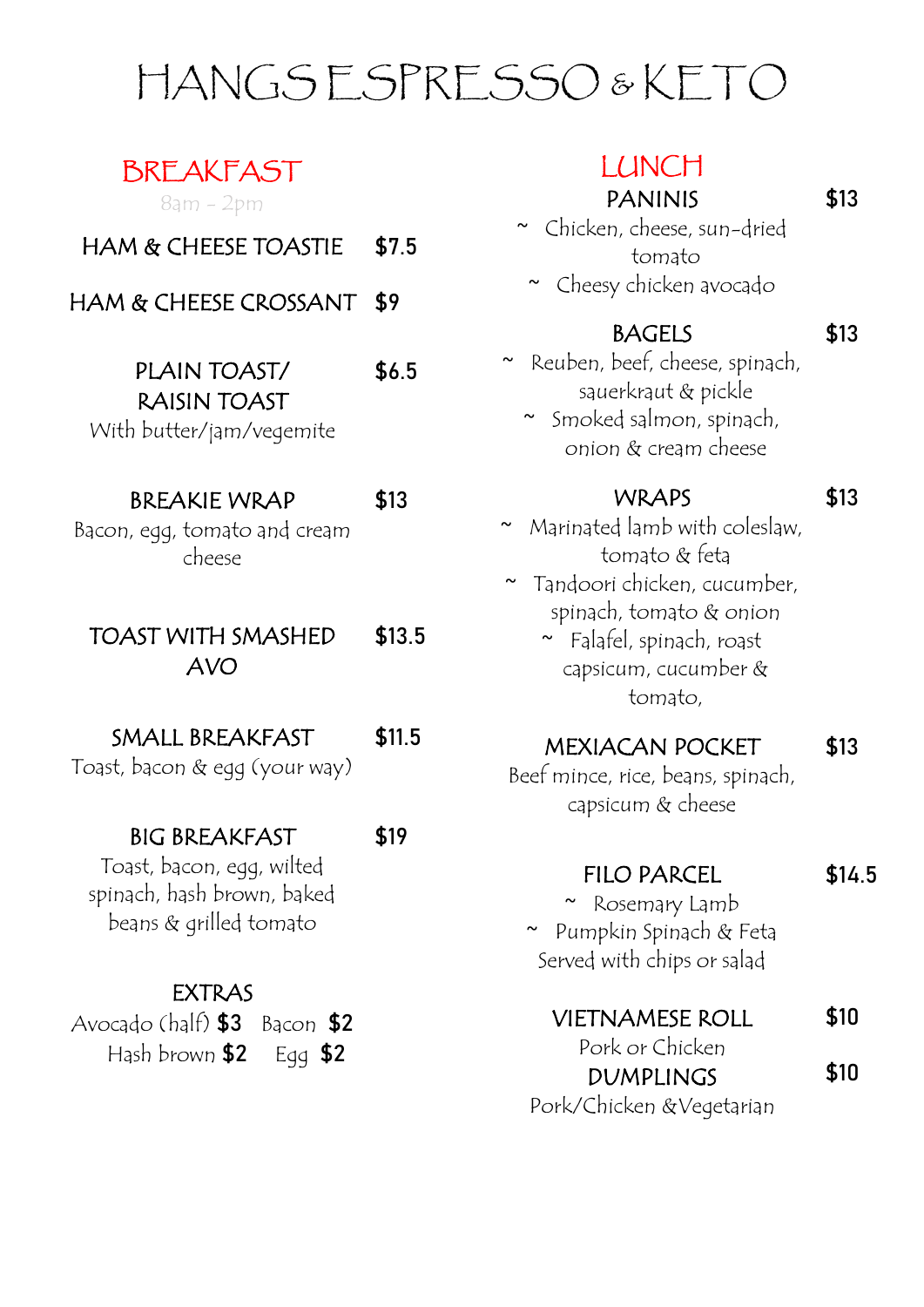| CURRY                                                                                                                                         | \$14.5                   |
|-----------------------------------------------------------------------------------------------------------------------------------------------|--------------------------|
| $\sim$ Chicken rogan josh with rice<br>Butter chicken with rice                                                                               | B                        |
| <b>CHICKEN PARMIGIANA</b><br>Crumbed chicken breast topped<br>off with Neapolitan sauce,<br>mozzarella cheese & coleslaw<br>served with chips | \$16.5                   |
| Add Ham                                                                                                                                       | \$2                      |
| FISH & CHIPS<br>Deep fried flathead & tartare<br>sauce served with chips                                                                      | \$13.5                   |
| PLAIN CAESAR SALAD<br>$~\sim~$ Add Chicken<br>Add smoked salmon                                                                               | \$13.5<br>\$3.5<br>\$3.5 |
| <b>CHEESE BURGER</b><br>Grass fed beef mince, cheese,<br>onion $\&$ spinach topped with                                                       | \$13.5                   |
| tomato sauce, served with chips                                                                                                               |                          |
| KATSU CHICKEN BURGER<br>Crumbed chicken, coleslaw &<br>tomato topped with mayo $\&$<br>BBQ sauce, served with chips                           | \$13.5                   |

#### PASTA/RISOTTO \$15.5

~ Bacon, spinach & parmesan **Fettuccine** 

 $\sim$ 

Pumpkin, spinach & feta cheese ~ Risotto

#### TANDOORI CHICKEN ARANCINI BALLS (4pcs) \$9.5

### SIDES

 SIDE CHIPS \$5 HOT CHIPS \$7.5 WEDGES \$7.5 GREEK SALAD \$7.5 GARDEN SALAD \$7.5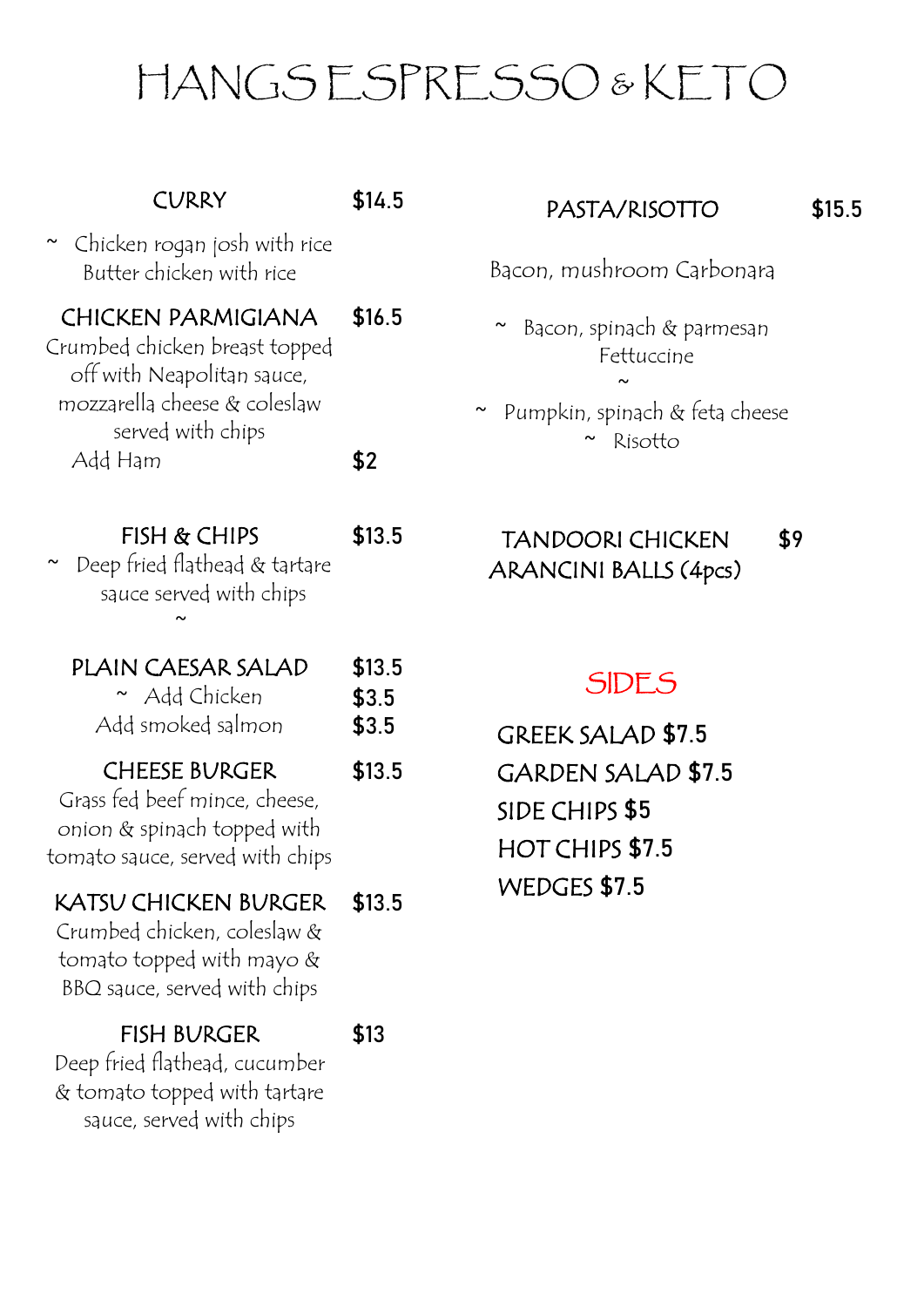## KETO

KETO TOASTIE \$11

Bacon, egg & cheese on low carb bread

### FRITTATA \$13

Roast vegies, egg, feta & cream

### KARIBU WRAP \$12

Grass fed beef, bacon, egg & cheese

### KETO BURGER \$14

Grass fed beef, bacon, tomato, spinach & relish on a 2g gluten free bun

## JALAPENO POPPER \$9

Jalapeno, egg, tomato, spinach & cheese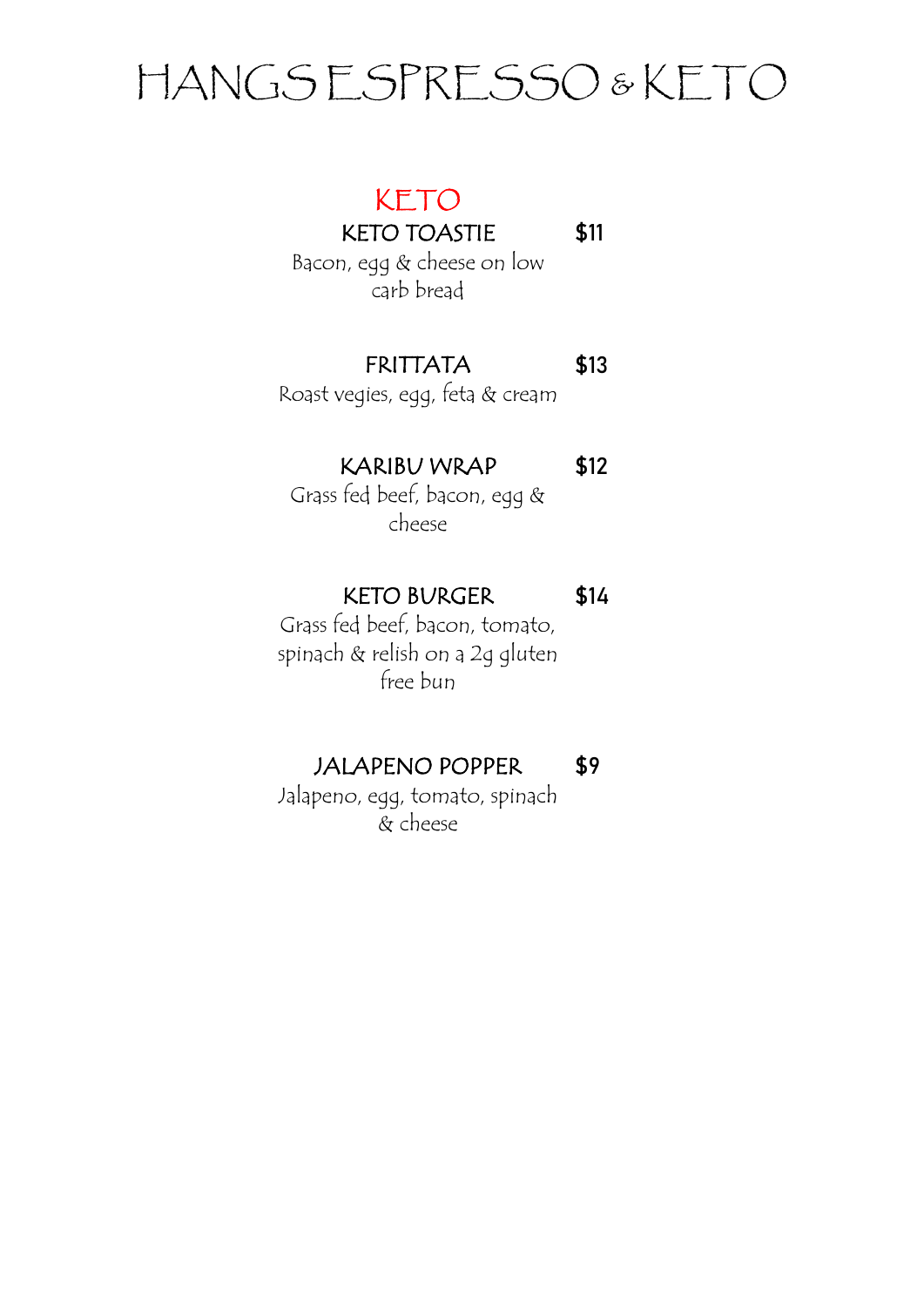| Cup            | Mug                      |                        | KET                                                                                                                                                         |
|----------------|--------------------------|------------------------|-------------------------------------------------------------------------------------------------------------------------------------------------------------|
| S<br>3<br>4    | $\mathsf{R}$<br>4<br>4.7 | L<br>5.2               | Keto Coffee<br>Double shot long black blended with The Honest<br>Keto MCT and grass-fed butter                                                              |
|                |                          |                        | Keto on Ice<br>Double shot long black blended with Honest Keto<br>MCT and grass-fed butter poured over ice                                                  |
| 4.5            | 5.1                      | 5.6                    | Keto Mocha<br>Our standard Keto Coffee above with added 100%                                                                                                |
| 5<br>5.5<br>.7 | 5.5<br>6                 | 6                      | Dutch roasted cacao<br>Magic Keto<br>Magic coffee (the fusion of smooth coffee and<br>medicinal mushrooms) with The Honest Keto MCT<br>and grass-fed butter |
|                |                          |                        | Keto Hot Chocolate                                                                                                                                          |
| 5              | 6                        | 7                      | 100% Dutch roasted cacao blended with The<br>Honest Keto MCT and grass-fed butter                                                                           |
|                |                          | <b>HOT AND HEALTHY</b> |                                                                                                                                                             |

## SMOOTHIES 8.5

Chocolate, Coffee, Vanilla Banana, Mango & Mixed Berry

Lava latte

Turmeric, cacao